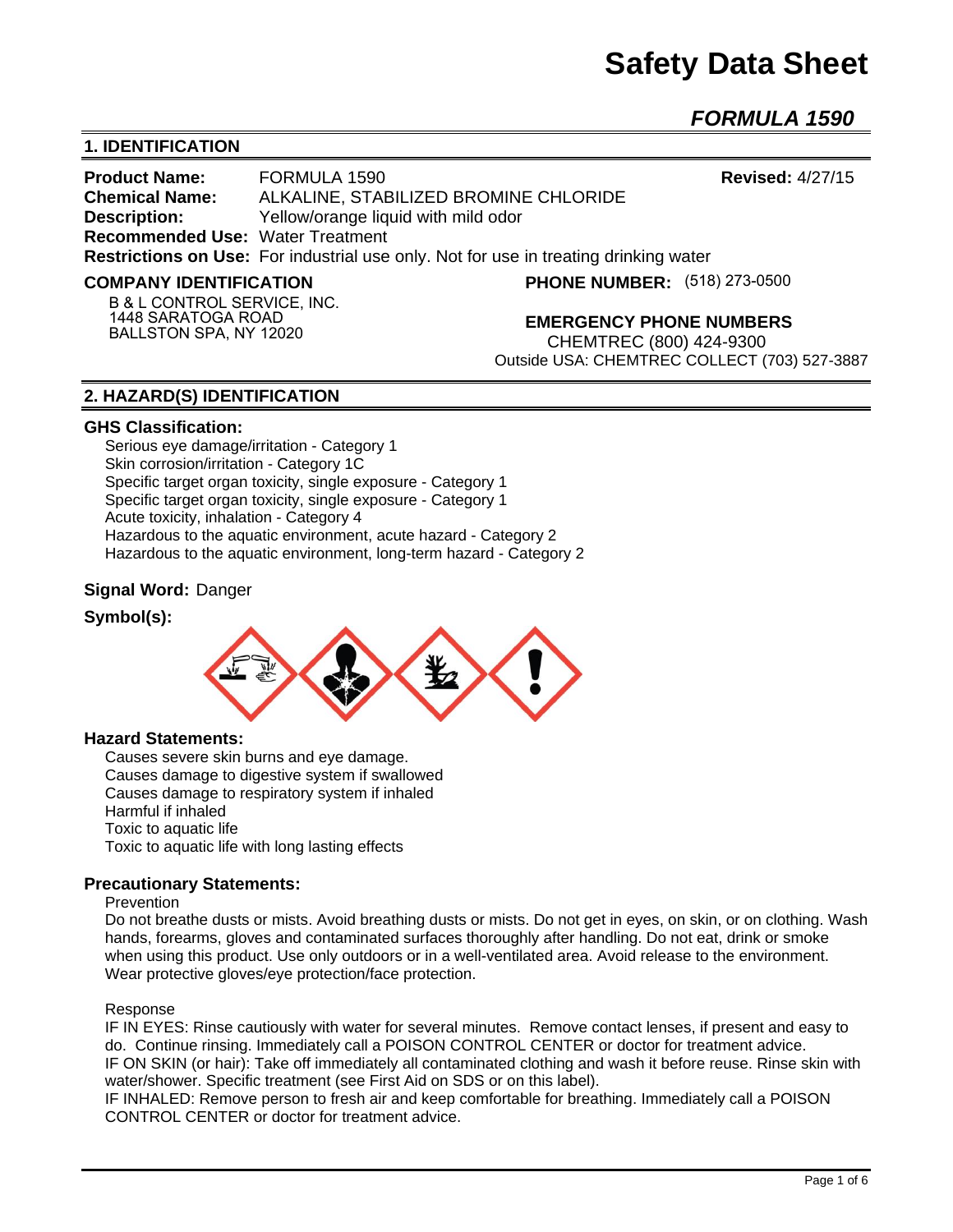IF SWALLOWED: Rinse mouth. Do NOT induce vomiting. Immediately call a POISON CONTROL CENTER or doctor for treatment advice.

Call a POISON CONTROL CENTER or doctor for treatment advice if you feel unwell. Collect spillage.

Storage Store locked up.

Disposal

Dispose of contents/container in accordance with local, regional, national and international regulations.

#### **Hazards Not Otherwise Classified:** None Known.

#### **Percentages of Components with Unknown Acute Toxicity:**

## **3. COMPOSITION / INFORMATION ON INGREDIENTS**

| <b>Component</b>           | <b>CAS-No</b> | <b>Weight %</b> |
|----------------------------|---------------|-----------------|
| <b>Halogenated Complex</b> |               | 118             |
| Sodium hydroxide           | 1310-73-2     | <10             |

**\* Exposure limit and regulatory information in Sections 8 & 15**

**\*\* Exact percentage is a trade secret. Concentration range is provided to assist users in providing appropriate protections.**

#### **4. FIRST AID MEASURES**

- **Eye Contact:** Immediately flush eyes with a directed stream of cool, clear water for at least 30 minutes. Forcibly holding eyelids apart to ensure complete irrigation of all eye and lid tissues. Remove contact lenses, if present, after the first 5 minutes, then continue rinsing eye. Do not allow individual to rub their eyes. Get medical attention urgently, preferably from an ophthalmologist. Do not transport the victim until the recommended flushing period is completed, unless a portable emergency eye wash bottle is immediately available.
- **Skin Contact:** Immediately wash skin with soap and plenty of water while removing contaminated clothing, for at least 15-20 minutes. Call a poison control center or doctor for treatment advice. Do not take contaminated clothing home to be laundered. Shoes and other leather items which cannot be decontaminated should be disposed of properly. Suitable emergency safety shower facility should be immediately available.
- **Inhalation:** Remove victim to fresh air. If individual experiences nausea, headache, dizziness, has difficulty in breathing or is cyanotic, seek medical attention. If not breathing, give artificial respiration via a suitable mechanical device such as a bag and mask. Do not use mouth-to-mouth resuscitation.
- **Ingestion:** Do not induce vomiting. Rinse mouth with copious quantities of water first and get immediate medical attention. Drink several glasses of water. Never give anything by mouth to an unconscious person. If vomiting occurs, keep airways clear.
- **Note to Physician:** There is no specific antidote. Treatment of overexposure should be directed at the control of symptoms and the clinical condition of the patient. Aspiration may cause lung damage. Probable mucosal damage may contraindicate the use of gastric lavage.

#### **Most Important Symptoms/Effects:**

- **Eye Contact:** May cause severe irritation or burns. Prolonged contact may cause irreversible damage and/or blindness.
- **Skin Contact:** Prolonged contact may cause severe irritation, rash or burns. Severity is generally determined by concentration of solution and duration of contact.
- **Inhalation:** Inhalation of vapor or mist can cause severe irritation of nose, throat, and lungs. May cause damage to the upper respiratory tract and lungs under severe conditions.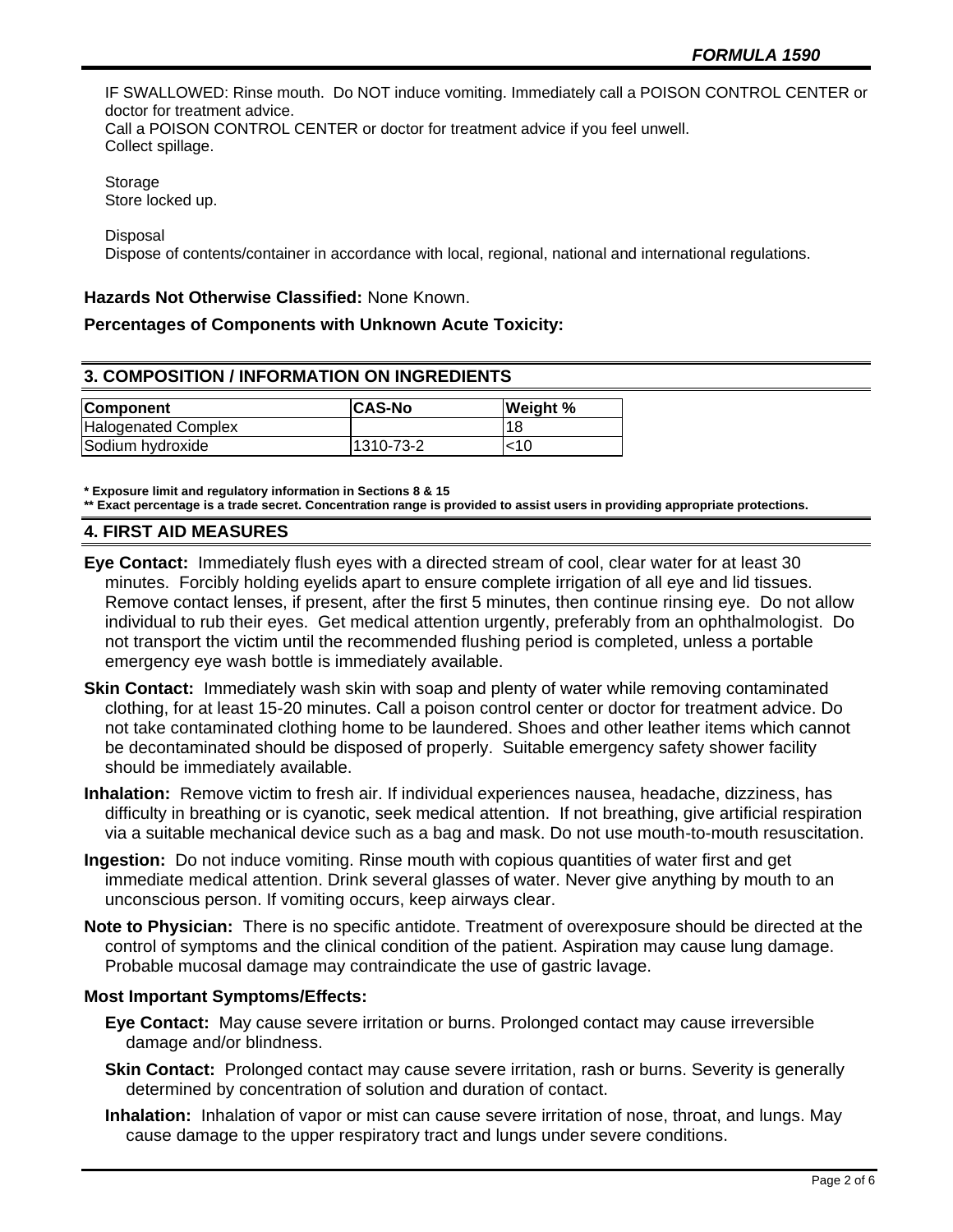**Ingestion:** May be toxic. May cause severe irritation or burns of the mouth, throat, and internal tissues resulting in possible nausea and/or vomiting. Large amounts can result in acute toxic effects which may be fatal.

**Indication of Immediate Medical Attention and Special Treatment, if Necessary:** Other than acute, none known. See section 11 for toxicological information.

#### **5. FIRE FIGHTING MEASURES**

**Suitable (and Unsuitable) Extinguishing Media:** Any media suitable for the surrounding fire.

**Specific Hazards Arising from the Chemical:** Product is corrosive to eyes, skin, and respiratory system. Closed containers may rupture (due to buildup of pressure) when exposed to extreme heat. If evaporated to dryness, some product residuals may burn. Thermal decomposition may release toxic fumes of bromine and chlorine.

**Special Protective Equipment and Precautions for Fire-Fighters:** Wear self-contained breathing apparatus and full turn-out gear. Approach fire from upwind direction. If possible, move containers away from fire. Cool fire exposed containers with water spray. If containers rupture or leak, product may evolve irritating or toxic gas under extreme heat. Contain runoff.

# **6. ACCIDENTAL RELEASE MEASURES**

#### **Spill Containment and Clean-up Instructions:**

Wear suitable protective equipment found in section 8. Small spill may be absorbed in sawdust or other suitable absorbent. Larger spills should be diked to prevent runoff and the material pumped into a suitable container. The area may then be flushed with copious quantities of water. Sweepings constitute a hazardous waste and must be disposed of accordingly. This product is toxic to aquatic life. Avoid release of this product into the environment to prevent contamination of soil, sewers, natural waterways and/or groundwater. See Section 12 for Ecological Information.

#### **7. HANDLING AND STORAGE**

#### **Handling and Storage:**

Store in a cool, dry, well ventilated area, between 10°C and 49°C. Keep containers tightly closed when not in use and follow all recommended safety precautions when handling the material. Keep out of sun and away from heat or open flame. Keep away from incompatible materials. See Section 10 for incompatible materials.

#### **8. EXPOSURE CONTROL / PERSONAL PROTECTION**

**Engineering Controls:** General ventilation satisfactory. Mechanical may be required to keep concentration below maximum airborne exposure limits in confined areas.

#### **PERSONAL PROTECTION EQUIPMENT**

**Respiratory:** Not normally required unless solution is misted or heated. Use full face piece NIOSH/OSHA approved organic vapor canister in area of high concentration.

**Eyes and Face:** Chemical splash goggles or face shield/goggle combination

**Hands and Skin:** Chemical resistant rubber, neoprene latex or PVC

**Other Protective Equipment:** Eyewash station and safety shower in area of use. Rubber apron and boots are also recommended where workers will be handling the product.

#### **EXPOSURE GUIDELINES**

| Component        | <b>CAS-No</b>   | Weight %   ACGIH (STEL or Ceiling) | <b>OSHA PEL (TWA)</b> |
|------------------|-----------------|------------------------------------|-----------------------|
| Sodium hvdroxide | l1310-73-2 l<10 | $2m$ g/m $3$ (Ceiling)             | $2m$ g/m $3$          |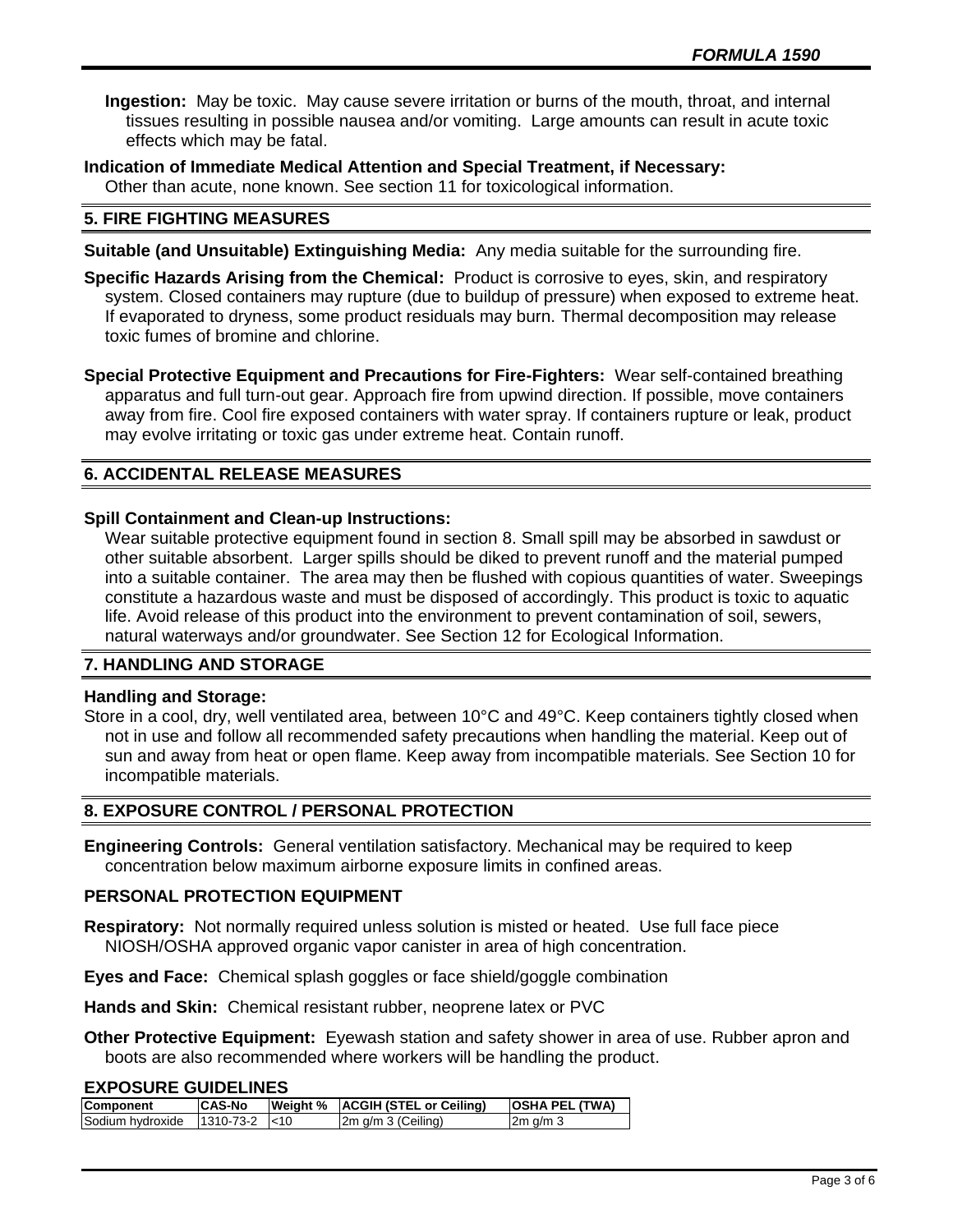# **9. PHYSICAL AND CHEMICAL PROPERTIES**

| <b>Appearance and Odor:</b>         | Yellow/orange liquid with mild odor |                                        |                        |
|-------------------------------------|-------------------------------------|----------------------------------------|------------------------|
| <b>Odor Threshold:</b>              | N.D.                                | <b>Vapor Pressure:</b>                 | ~19 @ $25^{\circ}$ C   |
| pH (undiluted):                     | $12.4 - 14.0$                       | <b>Vapor Density:</b>                  | N.A.                   |
| <b>Freeze Point:</b>                | $<$ 0°C (32°F)                      | Specific Gravity(@25°C):               | $1.29 - 1.37$          |
| <b>Boiling Point:</b>               | $>106^{\circ}C(223^{\circ}F)$       | <b>Solubility in Water:</b>            | Complete               |
| <b>Flash Point:</b>                 | None                                | <b>Partition Coefficient:</b>          | N.D. (n-octanol/water) |
|                                     |                                     | <b>Auto-Ignition Temperature:</b>      | N.D.                   |
| <b>Evaporation Rate:</b>            | N.D.                                | <b>Decomposition Temperature: N.D.</b> |                        |
| Flammability (solid, gas): No       |                                     | <b>Viscosity:</b>                      | ~2cSt@25°C             |
| Flammable Limits in Air: LFL - N.A. | $UFL - N.A.$                        |                                        |                        |

#### **10. STABILITY AND REACTIVITY**

**Reactivity:** Highly reactive to incompatible materials.

**Chemical Stability:** Stable under normal conditions

**Possibility of Hazardous Reactions:** Will not occur under normal conditions.

**Conditions to Avoid:** Avoid direct sunlight, excessive heat, sparks or open flames.

**Incompatible Materials:** Avoid contact with alcohols, aldehydes, strong reducing agents, strong oxidizers, acids, ammonia-containing products and common metals such as steel, aluminum, iron and copper.

**Hazardous Decomposition Products:** Thermal decomposition may release toxic fumes of bromine and chlorine.

## **11. TOXICOLOGICAL INFORMATION**

**Ingestion Testing:** Rat, LD50: 2,491 mg/kg **Skin Testing:** Rabbit, LD50: 2,000 mg/kg **Inhalation Testing:** Rat, LC50/4hr: 2.09 mg/l

#### **CHRONIC TOXICITY DATA**

**Sensitization Testing:** Causes burns. It is not considered to be a contact dermal sensitizer.

**Other Testing:** None established for this product.

**Routes of Exposure:** Eyes, Ingestion, Inhalation, Skin.

**Eye Contact:** May cause severe irritation or burns. Prolonged contact may cause irreversible damage and/or blindness.

- **Skin Contact:** Prolonged contact may cause severe irritation, rash or burns. Severity is generally determined by concentration of solution and duration of contact.
- **Inhalation:** Inhalation of vapor or mist can cause severe irritation of nose, throat, and lungs. May cause damage to the upper respiratory tract and lungs under severe conditions.
- **Ingestion:** May be toxic. May cause severe irritation or burns of the mouth, throat, and internal tissues resulting in possible nausea and/or vomiting. Large amounts can result in acute toxic effects which may be fatal.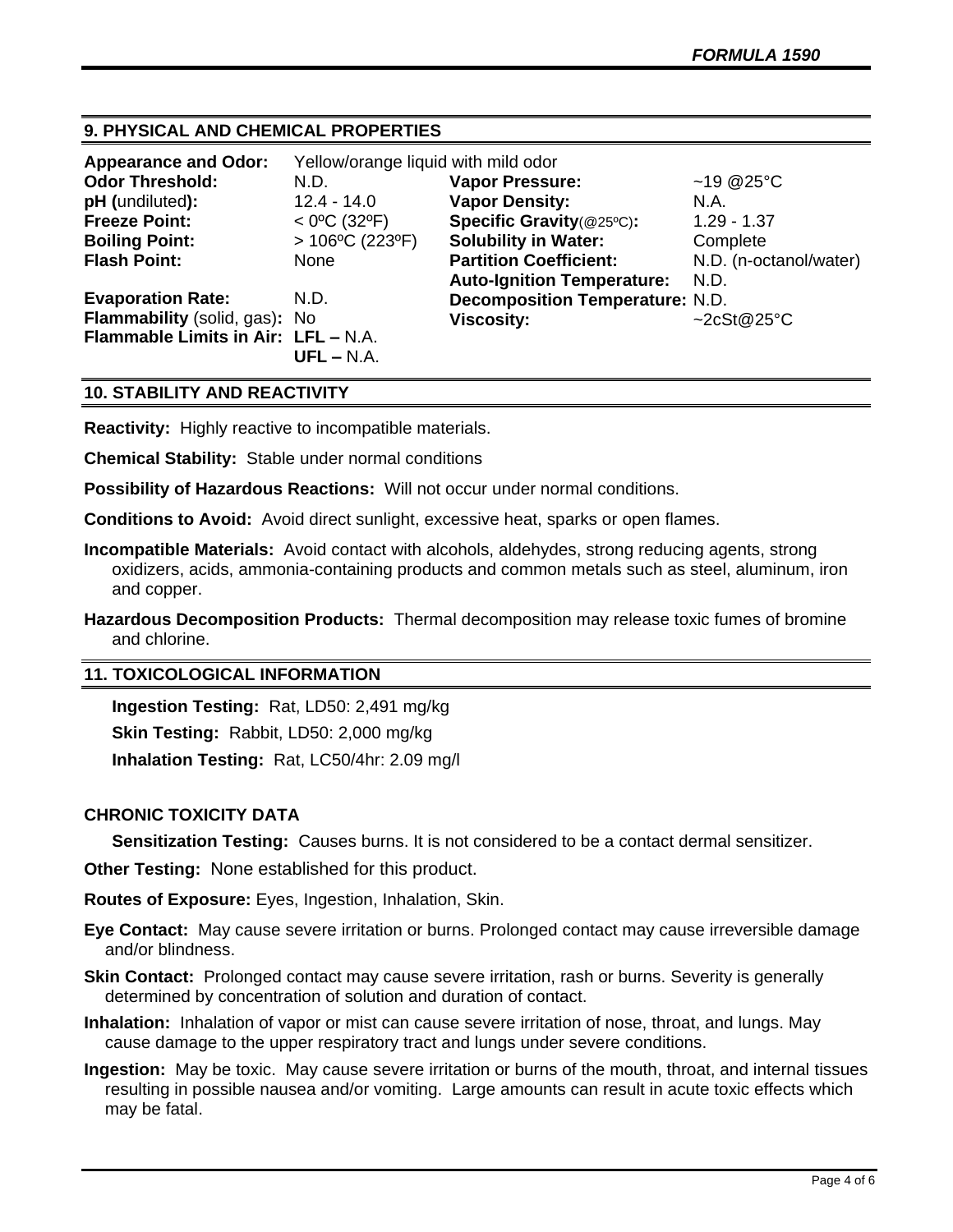**Medical Conditions Aggravated by Exposure:** Asthma, bronchitis, emphysema and other lung diseases and chronic nose, sinus and throat conditions. Skin irritation may be aggravated in individuals with existing skin disorders.

**Chronic Effects from Repeated Overexposure:** Other than short term effects, none established.

## **12. ECOLOGICAL INFORMATION**

#### **Aquatic Toxicity Data:**

 Invertebrate: Daphnia magna, EC50/48hr: 4.80 mg/l Fish: Bluegill sunfish, LC50/96hr: 3.80 mg/l Algal: Unicellular Green Alga, LC50/96hr: 2.60 mg/l

**Product Fate Data:** None established for this product.

**Biodegradation Data:** None established for this product.

## **13. DISPOSAL CONSIDERATIONS**

**Waste Disposal:** Dispose of in accordance with local, regional, national and international regulations. Contact the Hazardous Waste representative at the nearest EPA Regional Office for guidance. Container Disposal: Triple rinse container (or equivalent) promptly after emptying and offer for reconditioning if appropriate. Empty the rinsate into application equipment or a mix tank or store rinsate for later use or disposal.

## **14. TRANSPORT INFORMATION**

# **US DEPARTMENT OF TRANSPORTATION (DOT) INFORMATION**

**UN/NA ID Number:** UN3266 **Proper Shipping Name:** CORROSIVE LIQUID, BASIC, INORGANIC, N.O.S. (HALOGENATED COMPLEX, SODIUM HYDROXIDE) **Hazard Class:** 8 **Packing Group:** PGIII

**VESSEL TRANSPORT (IMO/IMDG) UN/NA ID Number:** UN3266 **Proper Shipping Name:** CORROSIVE LIQUID, BASIC, INORGANIC, N.O.S. (HALOGENATED COMPLEX, SODIUM HYDROXIDE) **Hazard Class:** 8 **Packing Group:** PGIII **Marine Pollutant:** Yes

#### **15. REGULATORY INFORMATION**

#### **US FEDERAL REGULATIONS**

**TSCA:** All ingredients listed or exempt from listing. **CERCLA and/or SARA RQ:**  Reportable Quantity: SODIUM HYDROXIDE (CAS#1310-73-2) - 1000lbs. (455 kg) **SARA Section 302 Hazard Class:** No ingredients listed in this section. **SARA Section 311/312 Chemicals:**  Acute Health Hazard: Yes Chronic Health Hazard: No Fire Hazard: No Sudden Release of Pressure Hazard: No Reactive Hazard: No